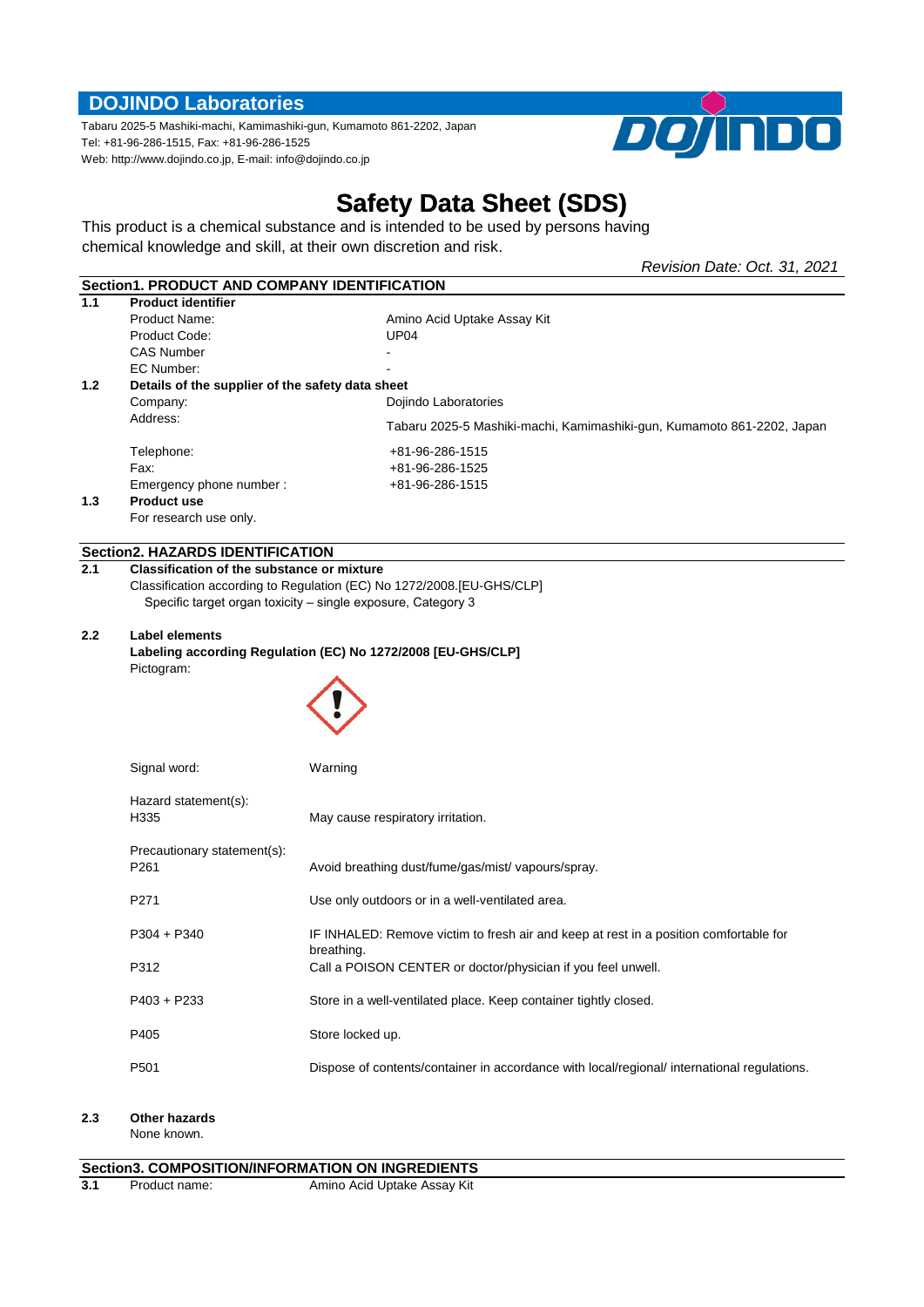|                                         | <b>Section4. FIRST AID MEASURES</b>                                                      |                                                                                                                                                                                                                                             |  |  |  |
|-----------------------------------------|------------------------------------------------------------------------------------------|---------------------------------------------------------------------------------------------------------------------------------------------------------------------------------------------------------------------------------------------|--|--|--|
| 4.1                                     | Description of first aid measures                                                        |                                                                                                                                                                                                                                             |  |  |  |
|                                         | If inhaled:                                                                              | If breathed in, move into fresh air. Seek medical advice if discomfort occurs. If<br>not breathing, give artificial respiration. Call a physician.                                                                                          |  |  |  |
|                                         | If swallowed:                                                                            | Do not induce vomiting. Wash out mouth with water. Never give anything by<br>mouth to an unconscious person. Seek medical attention.                                                                                                        |  |  |  |
|                                         | In case of skin contact:                                                                 | Wash off with plenty of water. Remove contaminated clothing and launder before<br>reuse.                                                                                                                                                    |  |  |  |
|                                         | In case of eye contact:                                                                  | Immediately flush eyes with plenty of water for at least 15 minutes. Seek medical<br>attention if irritation occurs.                                                                                                                        |  |  |  |
| 4.2                                     | Most important symptoms and effects, both acute and delayed<br>No information available. |                                                                                                                                                                                                                                             |  |  |  |
| 4.3                                     | Indication of any immediate medical attention and special treatment needed               |                                                                                                                                                                                                                                             |  |  |  |
|                                         | No information available.                                                                |                                                                                                                                                                                                                                             |  |  |  |
|                                         | <b>Section5. FIRE-FIGHTING MEASURES</b>                                                  |                                                                                                                                                                                                                                             |  |  |  |
| 5.1                                     | <b>Extinguishing media</b>                                                               |                                                                                                                                                                                                                                             |  |  |  |
|                                         | Use extinguishing media appropriate for the surrounding fire.                            |                                                                                                                                                                                                                                             |  |  |  |
| 5.2                                     | Special hazards arising from the substance or mixture                                    |                                                                                                                                                                                                                                             |  |  |  |
|                                         | May emit toxic fumes under fire conditions.                                              |                                                                                                                                                                                                                                             |  |  |  |
| 5.3                                     | Special protective equipment for firefighters                                            |                                                                                                                                                                                                                                             |  |  |  |
|                                         |                                                                                          | Wear self-contained breathing apparatus and full protective clothing if necessary.                                                                                                                                                          |  |  |  |
|                                         | <b>Section6. ACCIDENTAL RELEASE MEASURES</b>                                             |                                                                                                                                                                                                                                             |  |  |  |
| 6.1                                     | Personal precautions, protective equipment and emergency procedures                      |                                                                                                                                                                                                                                             |  |  |  |
|                                         |                                                                                          | Evacuate personnel to safe areas. Ensure adequate ventilation. Use personal protective equipment. Avoid formation of                                                                                                                        |  |  |  |
|                                         |                                                                                          | dust. Avoid breathing dust, vapors, mist or gas. Avoid contact with skin and clothing.                                                                                                                                                      |  |  |  |
| 6.2                                     | <b>Environmental precautions</b>                                                         |                                                                                                                                                                                                                                             |  |  |  |
|                                         | Prevent further leakage. Prevent contamination of drains with product.                   |                                                                                                                                                                                                                                             |  |  |  |
| 6.3                                     | Methods and materials for containment and cleaning up                                    |                                                                                                                                                                                                                                             |  |  |  |
|                                         | Pick up and collect product in suitable container for disposal.                          |                                                                                                                                                                                                                                             |  |  |  |
|                                         | <b>Section7. HANDLING AND STORAGE</b>                                                    |                                                                                                                                                                                                                                             |  |  |  |
| 7.1                                     | Precautions for safe handling                                                            |                                                                                                                                                                                                                                             |  |  |  |
|                                         |                                                                                          | Avoid contact with skin and eyes. Avoid formation of dust. Avoid breathing dust, vapors, mist or gas. Wear appropriate                                                                                                                      |  |  |  |
|                                         | protective personal equipment. Use only with adequate ventilation.                       |                                                                                                                                                                                                                                             |  |  |  |
| 7.2                                     | Conditions for safe storage, including any incompatibilities                             |                                                                                                                                                                                                                                             |  |  |  |
|                                         | Keep tightly closed.<br>Store in a deep freeze at -20°C, dark and dry place.             |                                                                                                                                                                                                                                             |  |  |  |
|                                         |                                                                                          |                                                                                                                                                                                                                                             |  |  |  |
|                                         | Section8. EXPOSURE CONTROLS / PERSONAL PROTECTION                                        |                                                                                                                                                                                                                                             |  |  |  |
| 8.1                                     | <b>Control parameters</b>                                                                |                                                                                                                                                                                                                                             |  |  |  |
|                                         | Contains no substances with occupational exposure limit values.                          |                                                                                                                                                                                                                                             |  |  |  |
| 8.2<br><b>Exposure controls</b>         |                                                                                          |                                                                                                                                                                                                                                             |  |  |  |
|                                         | <b>Engineering measures</b>                                                              |                                                                                                                                                                                                                                             |  |  |  |
|                                         | Ensure adequate ventilation, especially in confined areas.<br><b>Hygiene measures</b>    |                                                                                                                                                                                                                                             |  |  |  |
| hands, forearms and face after handing. |                                                                                          | Handle in accordance with good industrial hygiene and safety practice. When using, do not eat, drink or smoke. Wash                                                                                                                         |  |  |  |
| Personal protective equipment           |                                                                                          |                                                                                                                                                                                                                                             |  |  |  |
|                                         | Eye/face protection:                                                                     | Wear safety glasses with side-shields conforming to European Standard EN166.                                                                                                                                                                |  |  |  |
|                                         | Hand protection:                                                                         | Wear protective gloves conforming to EU Directive 89/686/EEC and European<br>Standard EN374. Gloves must be inspected prior to use. Avoid skin contact with<br>product when remove gloves. Dispose of contaminated gloves safely after use. |  |  |  |
|                                         | Skin and body protection:                                                                | Wear laboratory coat or impervious clothing. Choose appropriate body protection<br>according to the amount and concentration of the substance at the work place.                                                                            |  |  |  |
|                                         | <b>Respiratory protection:</b>                                                           | Wear suitable respiratory equipment in case of inadequate ventilation.                                                                                                                                                                      |  |  |  |

## **Section9. PHYSICAL AND CHEMICAL PROPERTIES**

| Colorless liquid |  |  |
|------------------|--|--|
|                  |  |  |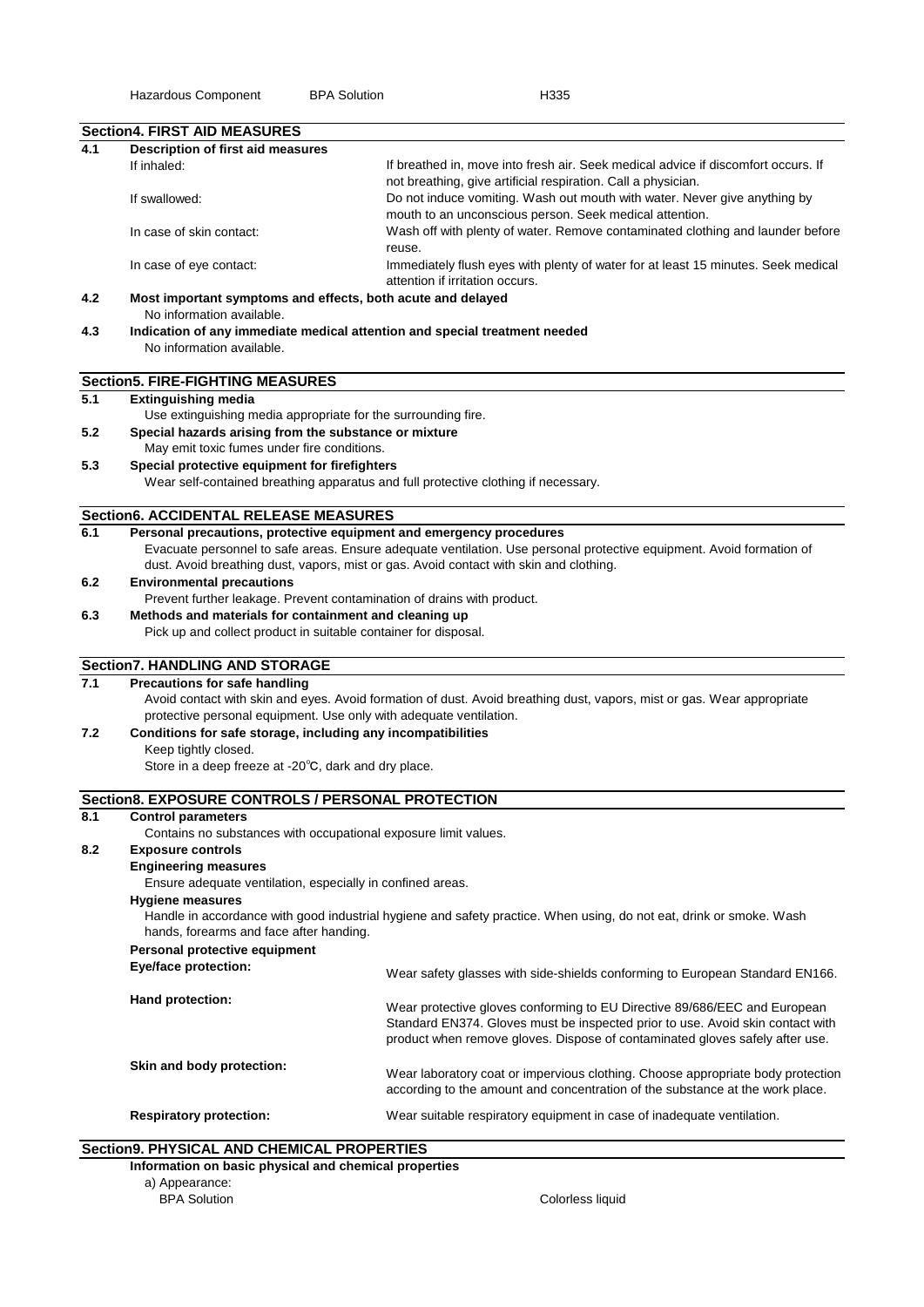| <b>BPA Dilution Buffer</b>                         | Colorless liquid   |
|----------------------------------------------------|--------------------|
| <b>Probe Solution</b>                              | Pale yellow liquid |
| b) Odor:                                           |                    |
| <b>BPA Solution</b>                                | Odorless           |
| <b>BPA Dilution Buffer</b>                         | Odorless           |
| <b>Probe Solution</b>                              | Pungent            |
| c) Odor Threshold:                                 | No data available  |
| $d$ ) pH:                                          | No data available  |
| e) Melting point/freezing point:                   | No data available  |
| f) Initial boiling point and boiling range:        | No data available  |
| g) Flash point:                                    | No data available  |
| h) Evaporation rate:                               | No data available  |
| i) Flammability (solid, gas):                      | No data available  |
| j) Upper / lower flammability or explosive limits: | No data available  |
| k) Vapor pressure:                                 | No data available  |
| I) Vapor density:                                  | No data available  |
| m) Relative density:                               | No data available  |
| n) Solubility(ies):                                | No data available  |
| o) Partition coefficient: n-octanol / water:       | No data available  |
| p) Auto-ignition temperature:                      | No data available  |
| q) Decomposition temperature:                      | No data available  |
| r) Viscosity:                                      | No data available  |
| s) Explosive properties:                           | No data available  |
| t) Oxidizing properties:                           | No data available  |
|                                                    |                    |

## *Section10. STABILITY AND REACTIVITY*

**Stability and reactivity** Reactivity: Stable<br>
Chemical stability: Stable<br>
Stable Stable Possibility of hazardous reactions: No data available Conditions to avoid: Conditions to avoid: The extra sunlight, high temperature Hazardous decomposition products:

Stable at a deep freeze at -20℃, dark and dry place. Incompatible materials: Strong oxidizing agents, strong acids and bases No data available

# **Section11. TOXICOLOGICAL INFORMATION**<br>11.1 Information on toxicological effects

### **11.1 Information on toxicological effects**

- a) Acute toxicity:  $\overline{a}$
- b) Skin corrosion / irritation: No data available c) Serious eye damage/eye irritation: No data available
	- d) Carcinogenicity:
	-
- e) Reproductive toxicity:  $\blacksquare$ f) STOT - SE: No data available g) STOT - RE:<br>
h) Aspiration hazard: No data available b) Aspiration hazard: No data available h) Aspiration hazard:

## **11.2 Potential health effects**

Ingestion: May be harmful if swallowed. Inhalation: May be harmful if inhaled. Causes respiratory tract irritation. Skin: Skin: Skin: May be harmful if absorbed through skin. Causes skin irritation. Eyes: Causes serious eye irritation.

No component of this product present at levels greater than or equal to 0.1% is identified as a

possible, probable or confirmed human carcinogen by IARC.

**11.3 Additional Information** No additional information is available

## **Section12. ECOLOGICAL INFORMATION**

#### **12.1 Ecotoxicity** No data available **12.2 Persistence and degradability** No data available **12.3 Bioaccumulative potential** No data available

- **12.4 Mobility in soil**
	- No data available
- **12.5 Results of PBT and vPvB assessment** No data available